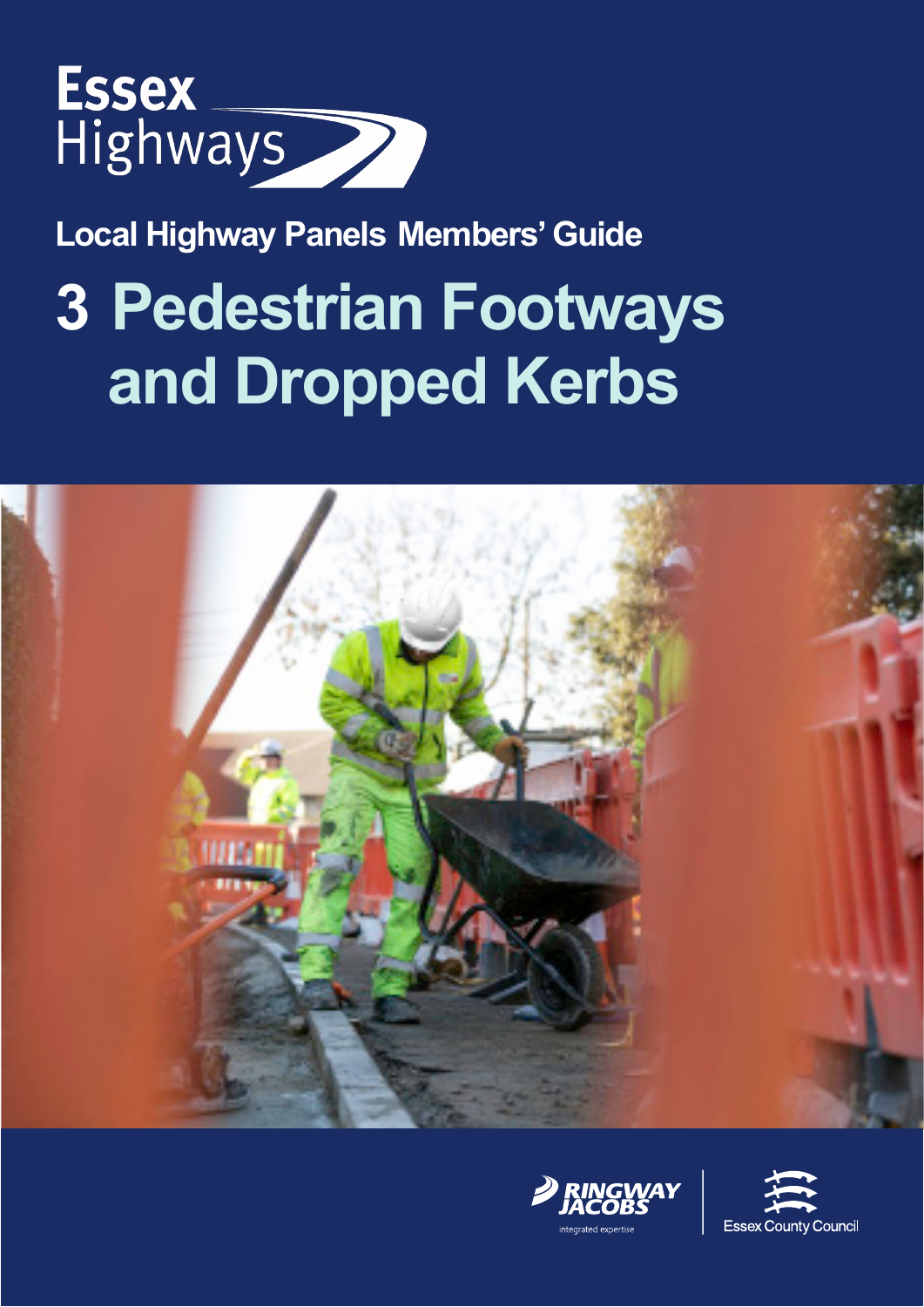# **1. Introduction**

#### **Footways**

Engineers use the word footway to describe the side of the carriageway that has been constructed for people to walk on. Residents may use other terms including footpath and pavement.

Footways are provided as standard in most urban areas. That is not always the case in rural or semi-rural areas.



Requests for new footways in rural areas can be contentious as they can be seen by others as urbanisation.

It will be necessary to consult with the community to confirm that there is sufficient demand for the footway and to check that the majority of residents are in favour of the proposal.

Widening an existing footway or creating a new one can be very expensive to install.

- Even in rural locations, there can be a lot of utility equipment under the existing verge and carriageway, such as water, gas, electricity, telecommunications etc.
- $\blacksquare$  It may be necessary to purchase or dedicate land as highway because:
	- The existing highway verge may not be wide enough to accommodate a new footway.
	- The total highway land (carriageway and verge) might not be wide enough to allow a footway to be built within its overall width and still provide sufficient space for vehicles.
	- Any additional new footway can increase the surface water run-off and may impact on the highway drainage system.



New footways are designed to be at least 1.5m

wide to accommodate wheelchairs and parents with children etc. In circumstances where there is minimal usage this can be reduced to an absolute minimum width of 1.2m.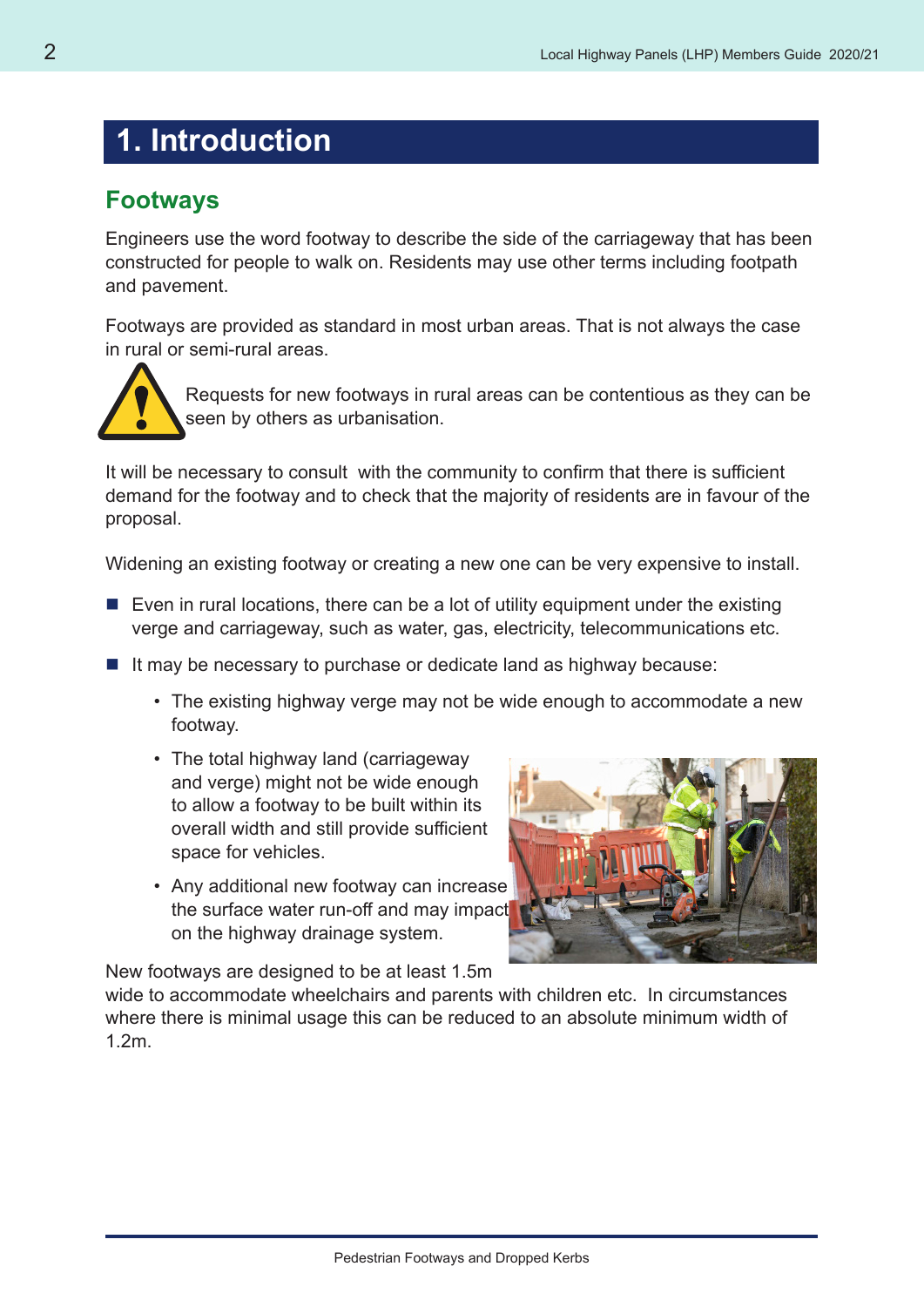# **2. Typical Problems 'We need a footway' 'We need dropped kerbs for the wheelchair' 'The footway isn't wide enough ' 'It's not safe to walk to the park/ shops'**

# **3. Things to Consider**

Having confirmed that there is a need for a new footpath then the next thing to consider is land. Until the land needed for the footway is within the county's control then it will not be possible to progress a scheme.

The next major factor will be if there are any utility services within the highway, as the cost of their relocation can be expensive.

The list below could assist in prioritising the scheme, it is not exhaustive but gives an indication of the things you may need to consider.

New or improved footways and pedestrian links can act as important parts of Travel Plans for all types of land use – employers, schools and tertiary education, hospitals and residential developments. For more information on the opportunities available, contact the [Travel Plan Team](mailto:travelplanteam%40essex.gov.uk?subject=).

#### **New Footways**

- Usage How many people will be using the new route?
- Destinations Where are they going to and from? School, playing fields, church, post office, bus stops?
- Accidents Is there a history of pedestrian collisions on the road?
- Land Is there sufficient highway width or will it be necessary to acquire or dedicate land?
- Options What alternatives are there?
- Signage may be a more immediate solution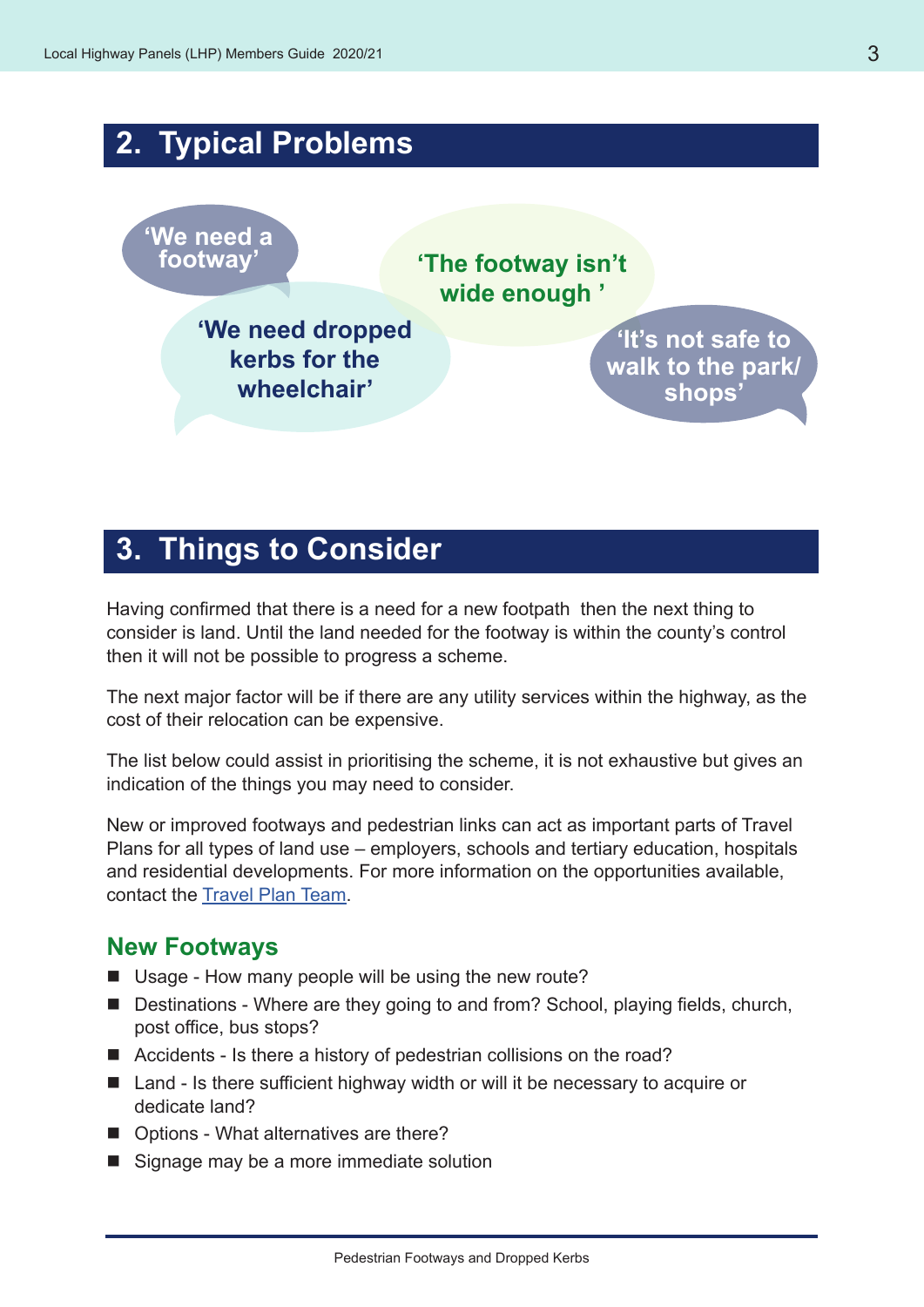# **3. Things to Consider continued**

■ Crossings - Are there any properties that have driveways that will cross the new footway? Will there be a need to include informal crossing facilities such as dropped kerbs and/or a pedestrian refuge or a formal crossing such as a zebra crossing or puffin crossing?

#### **Widening footways**

- Extent of highway Is there sufficient highway land to accommodate both a widened footway and the carriageway?
- $\blacksquare$  Parking If the carriageway width is reduced, will this reduce the available kerb side parking?
	- If it will, then it may be very contentious!
	- Or it may result in complaints about parking on the footways.
- Utility apparatus What equipment is under the highway that might need to be relocated?

### **Dropped Kerbs**

Pedestrians who use footways will have to stop to cross at road junctions etc. so requests for footway improvements generally include the need for dropped crossing points. These can often come from older or mobility impaired residents or those pushing children in prams/pushchairs.

Dropped kerbs may also be requested to improve the route to or around a town or village, the doctors or library etc. They can also come from purely residential areas or sheltered housing complexes, where the growth in electric buggy use has increased the need for dropped kerbs to create a continuous accessible route.

Dropped kerbs have to be constructed to a standard that ensures that they can be used safely, particularly those with a sight impairment. They also need to be positioned so that they direct partially sighted pedestrians to the opposite dropped kerb.

Not everyone likes the tactile paving at a dropped kerb as they find it uncomfortable to walk on but the purpose is to assist visually impaired people to locate the dropped crossing point. It also provides a warning to



help pedestrians differentiate between where the footway ends and the carriageway begins.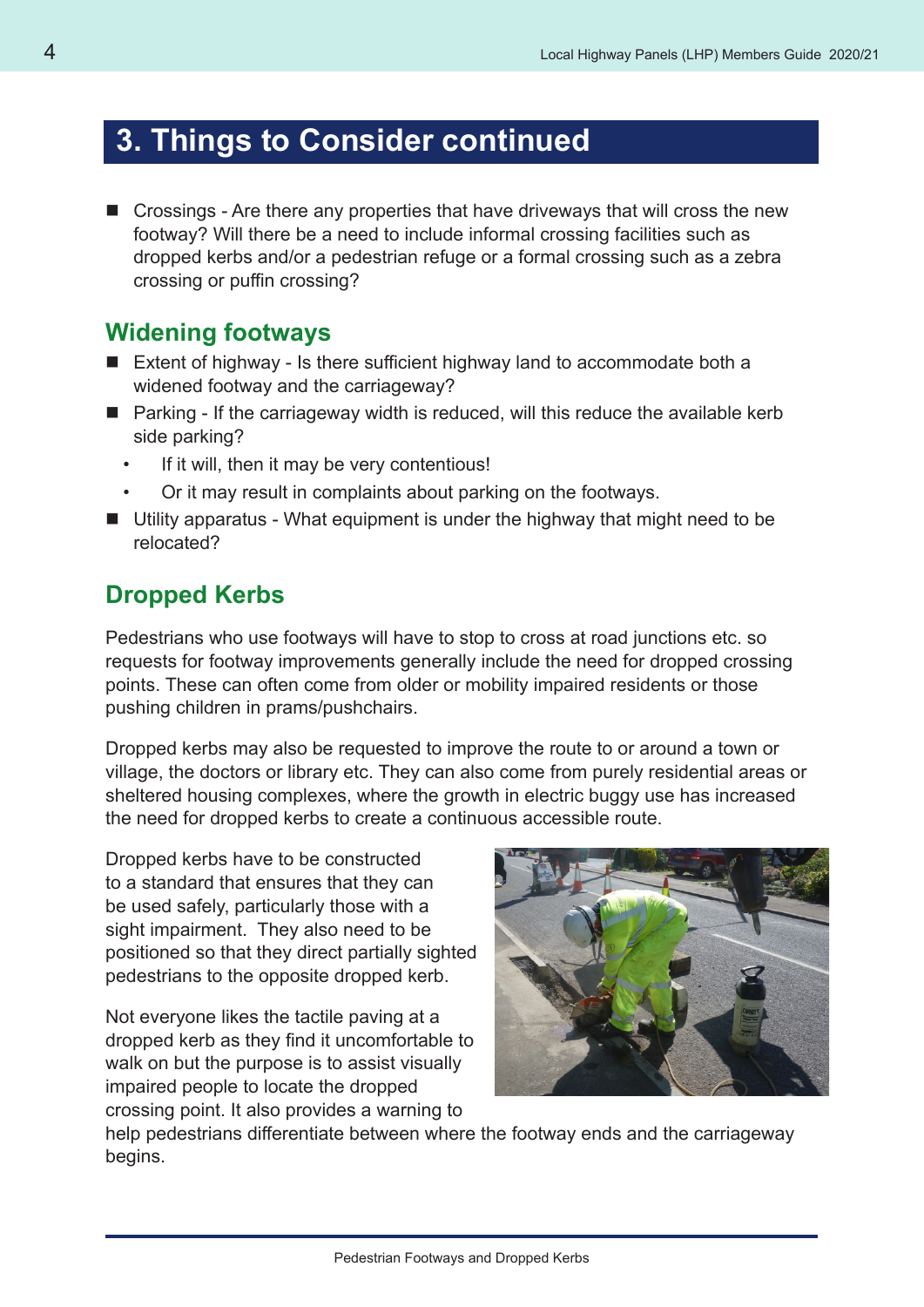# **4. Typical Measures**

## **Dropped Kerbs New Footways**





# **5. Scheme Investigation**

#### **New/widened footways - the following will need to be considered:**

- **Length and width of footway proposed.**
- **Level of design and supervision required.**
- Drainage, existing street furniture, vehicular accesses and dropped crossings.
- Any alterations/diversion of utility companies' equipment (pipes and cables etc. buried underground).
- Land acquisition being required.
- Work to mitigate any impact on adjoining properties.
- Any objections received during a consultation period.

#### **Dropped kerbs - the following will need to be considered:**

- The location of kerbs on both sides of the road.
- The carriageway levels and whether water ponding may need to be resolved.
- Any alterations/diversion of utility companies' equipment (pipes and cables etc. buried underground).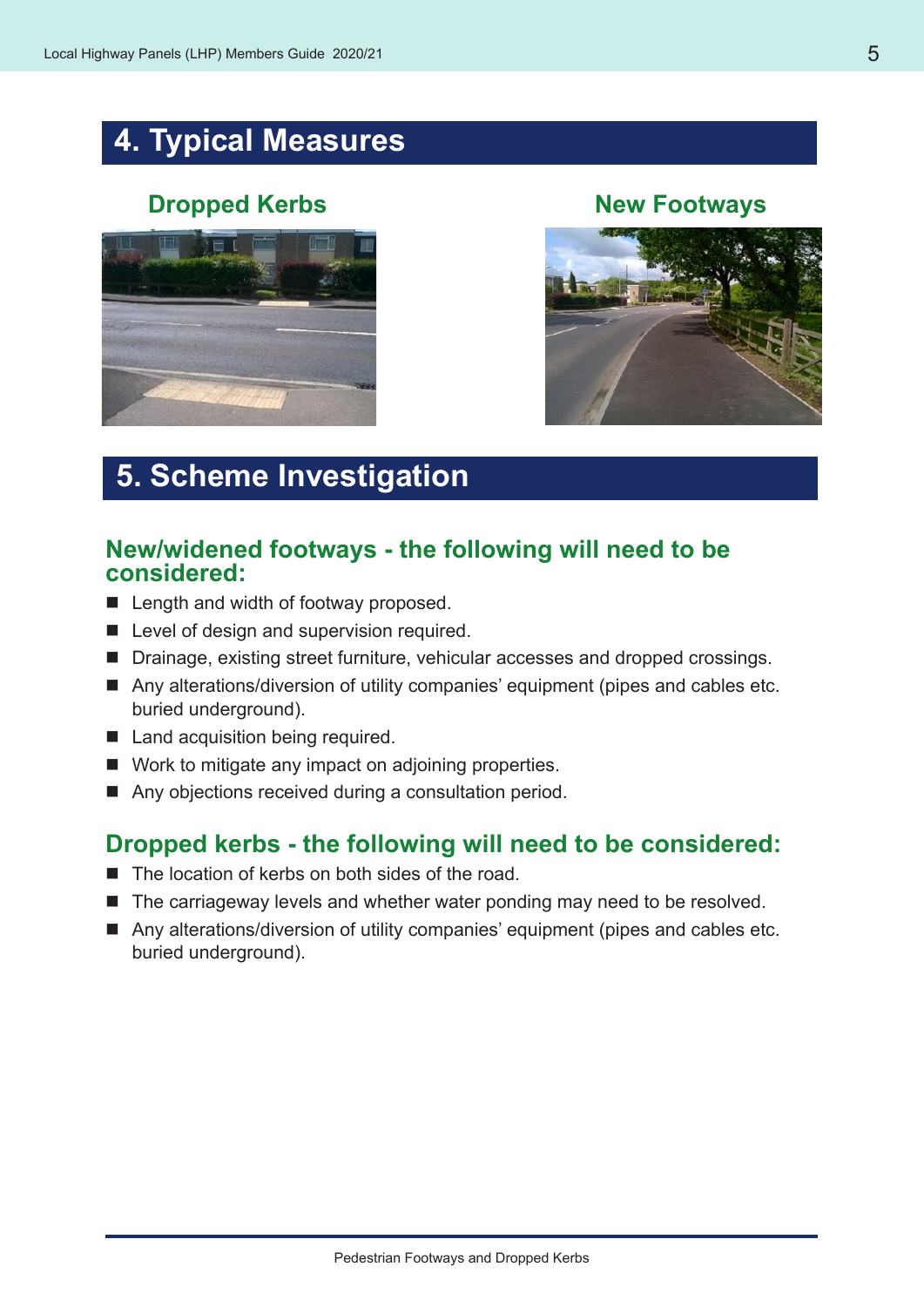# **6. Costs and Timescales**

The Essex County Council contract with Ringway Jacobs is a target cost contract and not typically a fixed price contract. This type of contract was chosen as the best type of contract to deliver savings/efficiencies and also to promote partnering between ECC/Ringway Jacobs.

Cost efficiencies are being promoted through the implementation of minor highway improvements schemes by Direct Delivery Gangs. Direct Delivery Gangs are Ringway Jacobs employees, as opposed to our external our Supply Chain Partners.

An explanation of the process can be found in Appendix 1.

The costs and timescales for typical schemes can be found on the following hyperlink. [1.3. New Pedestrian Footways]